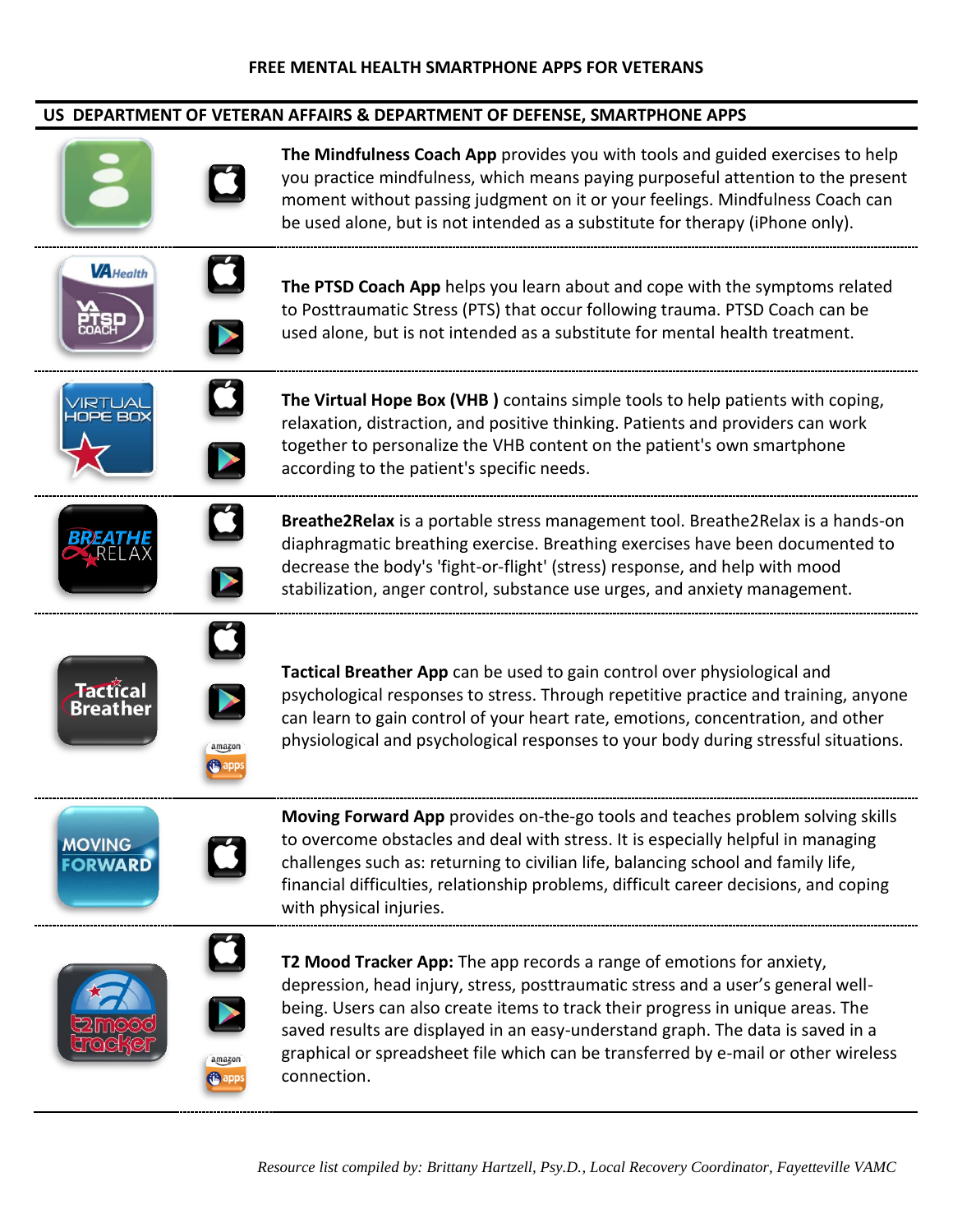



**Life Armor:** Comprehensive learning and self-management tool to assist with common mental health concerns. Contains information on 17 topics, including sleep, depression, anger, relationship issues, substance use, and post-traumatic stress. Brief self-assessments help the user measure and track their symptoms, and tools are available to assist with managing specific problems.





**The Concussion Coach App** provides you with resources to help you manage symptoms of concussion or mild to moderate traumatic brain injury. Concussion Coach can be used alone, but may be more helpful when used along with treatment from a provider.





**Together Strong:** Interactive app that lets you practice what to say and do when a peer is struggling with adjustment to civilian life. Through interactive role-play and simulations, you'll become prepared to have a conversation that will motivate a friend to seek help, build resilience, and lead a positive life.



**Parenting2Go App** helps Veterans and Service Members reconnect with their children and provides convenient tools to strengthen parenting skills. Parents can find quick parenting advice; relaxation tools to use when frustrated or stressed; tools for positive communication; and strategies to switch gears between military life and home.





**Stay Quit Coach App** helps you "stay quit" after you stop smoking with tools to control cravings, reminder messages and support links. Stay Quit Coach is best used while in treatment with a therapist or after your treatment has ended.



**MOVE! Coach Mobile (MCM)** is a weight loss app for Veterans, service members, their families who want to lose weight. This 19-week program can monitor, track, and receive feedback regarding progress with weight, diet, and exercise goals. This app also helps teach SMART goals and problem-solving skills to overcome barriers.





**Positive Activity Jackpot (Android/Google play only)**: Positive Activity Jackpot uses a professional behavioral health therapy called pleasant event scheduling (PES), which is used to overcome depression and build resilience. This app features technology to help users find nearby enjoyable activities and makes activity suggestions with local options and the ability to invite friends.



**BioZen:** This app takes many of the large medical sensors in a clinic and puts them in the hands of anyone with a smart phone. Showing real-time data from multiple body sensors including electroencephalogram (EEG), electromyography (EMG), galvanic skin response (GSR), electrocardiogram (ECG or EKG), respiratory rate, and skin temperature to show users their meditative & attentive cognitive states.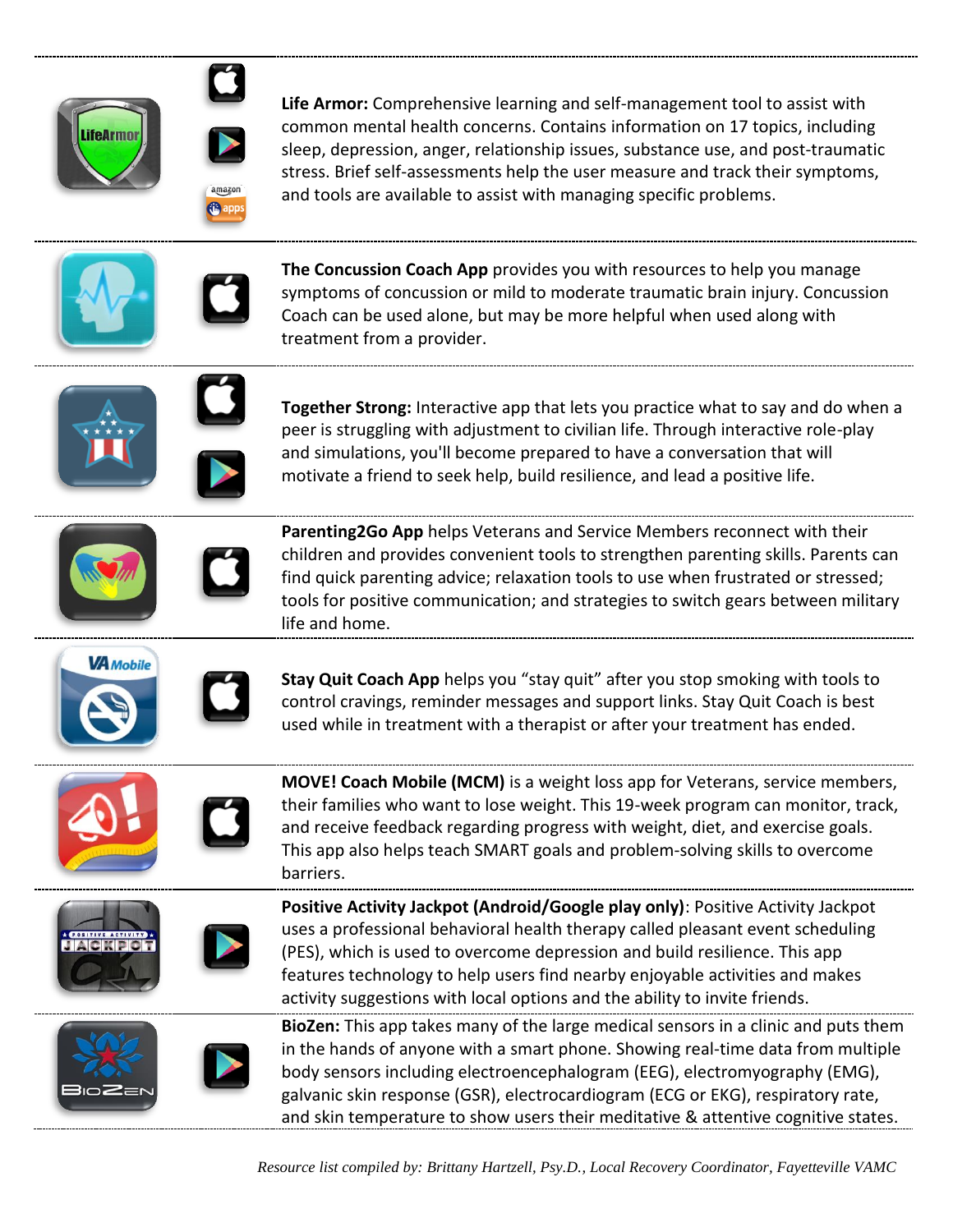## **US DEPARTMENT OF VETERAN AFFAIRS SMARTPHONE APPS, FOR USE** *WITH THERAPY*



**The ACT Coach App** helps you work with a mental health professional during Acceptance and Commitment Therapy (ACT). ACT aims to help you live with unpleasant thoughts and feelings without avoiding them or being controlled by them. ACT Coach is not a self-help tool and should only be used while in therapy with a provider.





**The CBT-i Coach App** helps you get the most out of Cognitive Behavioral Therapy for Insomnia (CBT-i) so that you can develop good sleep habits and sleep better. CBT-i Coach is best used while in therapy with a provider.



**The CPT Coach App** helps you work with your therapist during Cognitive Processing Therapy (CPT). CPT is used to reduce symptoms of Posttraumatic Stress Disorder (PTSD) by helping you work through your thoughts and feelings about your trauma, and decrease avoidance of difficult memories. The App helps you track your progress, appointments and PTSD symptoms. CPT Coach is not a selfhelp tool and should only be used while in therapy with a provider.





**The PE Coach App** helps you work with a mental health professional during Prolonged Exposure (PE) therapy. PE therapy is used to reduce symptoms of Posttraumatic Stress Disorder (PTSD) by helping you decrease distress about your trauma by engaging with reminders of the experience (triggers). The App helps you track your progress, appointments and PTSD symptoms. PE Coach is not a selfhelp tool and should only be used while in therapy with a provider.

## **OTHER APPS NOT FROM US DEPARTMENT OF VETERAN AFFAIRS/DoD & NOT ENDORSED BY VA**



**WebMD Pain Coach App** offers a holistic approach to balancing lifestyle with chronic pain conditions to help inspire a better day. It is a mobile companion to help you through daily health and wellness choices so you can better manage your chronic pain. Enjoy a personalized experience as physician-reviewed tips related to your specific condition are delivered daily to you. The App puts you in control of your lifestyle choices so you can review personal patterns to understand triggers, set goals, and easily share progress with your physician.



**Suicide Safe:** Designed for providers, but can help Veterans and family members by equipping them with education and support resources to assess risk of suicide, communicate effectively with patients and families, determine appropriate next steps, and make referrals to treatment and community resources.



**Addicaid – Addiction Recovery Support:** Free phone app dedicated to the prevention & treatment of addiction & alcoholism. Find and rate support meetings for a variety of addictions, track your progress, complete daily goals, and stay inspired to maintain sobriety with their newsfeed including news, videos, and music.